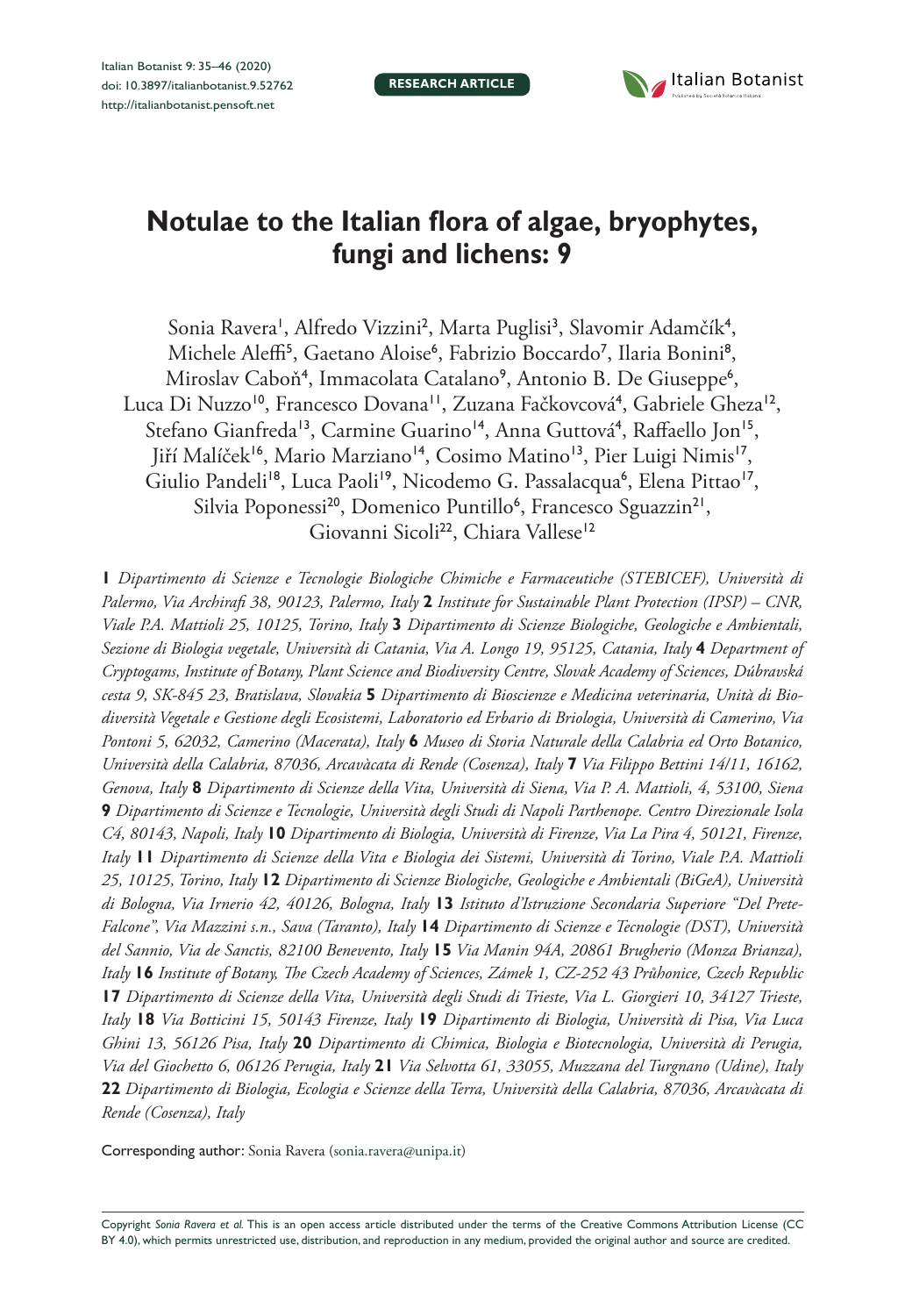Academic editor: L. Peruzzi | Received 31 March 2020 | Accepted 24 April 2020 | Published 13 May 2020

**Citation:** Ravera S, Vizzini A, Puglisi M, Adamčík S, Aleffi M, Aloise G, Boccardo F, Bonini I, Caboň M, Catalano I, De Giuseppe AB, Di Nuzzo L, Dovana F, Fačkovcová Z, Gheza G, Gianfreda S, Guarino C, Guttová A, Jon R, Malíček J, Marziano M, Matino C, Nimis PL, Pandeli G, Paoli L, Passalacqua NG, Pittao E, Poponessi S, Puntillo D, Sguazzin F, Sicoli G, Vallese C (2020) Notulae to the Italian flora of algae, bryophytes, fungi and lichens: 9. Italian Botanist 9: 35–46. <https://doi.org/10.3897/italianbotanist.9.52762>

#### **Abstract**

In this contribution, new data concerning bryophytes, fungi, and lichens of the Italian flora are presented. It includes new records and confirmations for the bryophyte genera *Encalypta*, *Grimmia*, and *Riccia*, for the fungal genera *Hericium*, *Inocybe*, *Inocutis*, *Pluteus*, and *Russula*, and for the lichen genera *Bryoria*, *Farnoldia*, *Hypocenomyce*, *Lecania*, *Paracollema, Peltigera*, *Sarcogyne*, and *Teloschistes*.

#### **Keywords**

Ascomycota, Basidiomycota, Bryidae, Jungermanniidae, Marchantiidae

#### **How to contribute**

The text of the records should be submitted electronically to: Cecilia Totti (c.totti $\varphi$ [univpm.it\)](mailto:c.totti@univpm.it) for algae, Marta Puglisi [\(mpuglisi@unict.it](mailto:mpuglisi@unict.it)) for bryophytes, Alfredo Vizzini ([alfredo.vizzini@unito.it](mailto:alfredo.vizzini@unito.it)) for fungi, Sonia Ravera ([sonia.ravera@unipa.it](mailto:sonia.ravera@unipa.it)) for lichens.

#### **Floristic records**

#### Bryophytes

#### *Encalypta ciliata* **Hedw. (Encalyptaceae)**

+ **VEN**: Il Castello, Livinallongo Val di Lana (Belluno) on rock in wet slit (UTM WGS84 32T 724444.5153886), 1720 m, 21 August 2016, *F. Sguazzin* (Bryophytorum Herbarium F. Sguazzin). – Species confirmed for the flora of Veneto.

*Encalypta ciliata* is a Circumpolar Boreal-montane floristic element (Dierßen 2001), recorded for several countries of the Mediterranean basin (Ros et al. 2013), but its range is subcosmopolitan (Smith 2004). According to Aleffi et al. (2008), this species is known in Italy for many Administrative Regions, including Veneto, where the records have not been confirmed over the last 50 years. According to Hodgetts (2015), *E. ciliata* is considered Endangered (EN) in Estonia; Vulnerable (VU) in Czech Republic, Hungary, Montenegro and Serbia; Critically Endangered (CR) in Ireland and Luxembourg; Data Deficient (DD) in Sardinia; Near Threatened (NT) in Sicily and Not Evaluated (NE) in Italy.

S. Poponessi, F. Sguazzin, M. Aleffi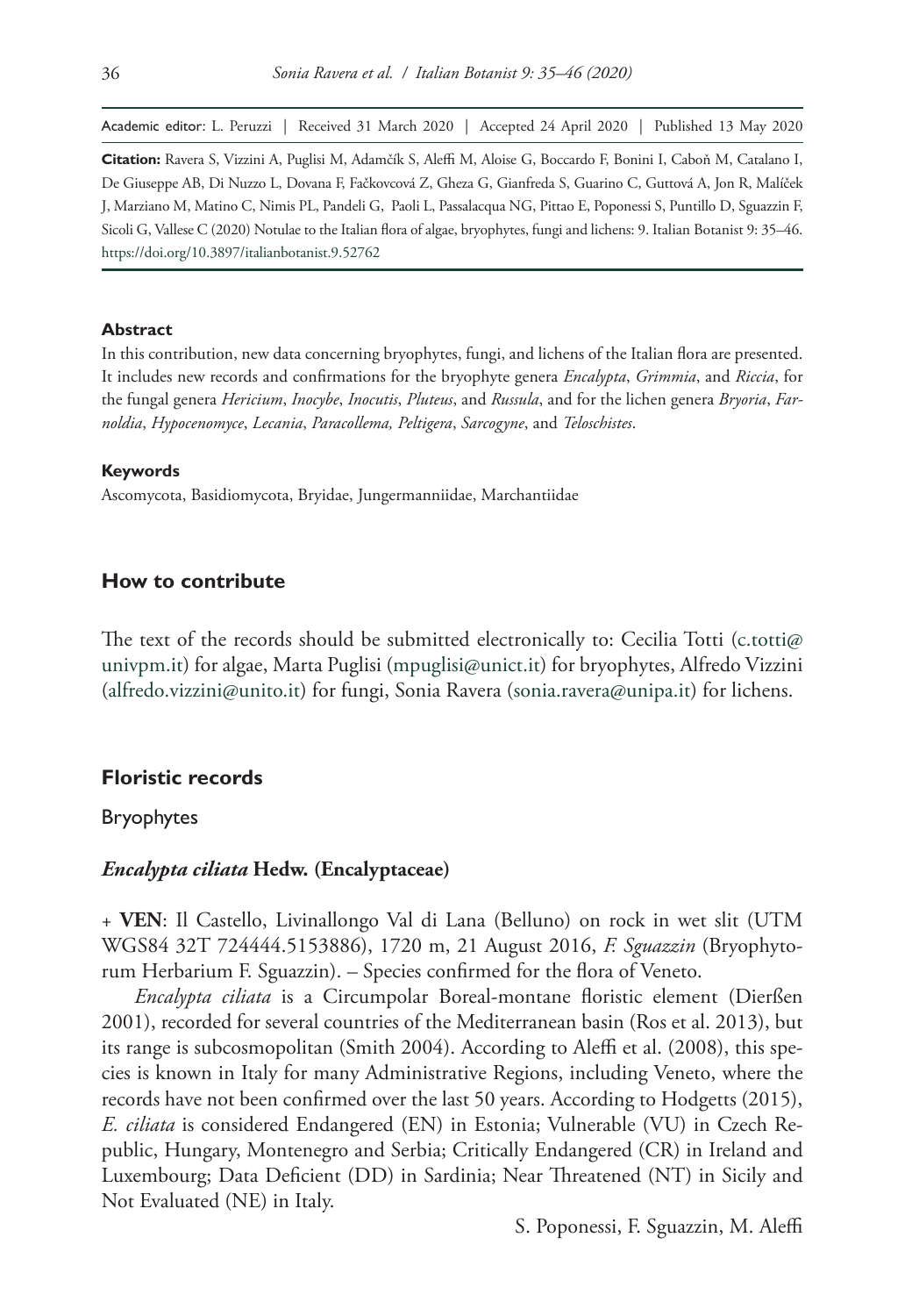#### *Grimmia elongata* **Kaulf. (Grimmiaceae)**

+ **EMR**: Monte Prado, Tuscan-Emilian Apennine National Park, Villa Minozzo (Reggio Emilia), on rocks (UTM WGS84: 32T 612458.4900639), 2095 m, 23 July 2018, *S. Poponessi* (PERU). – Species new for the flora of Emilia-Romagna.

*Grimmia elongata* is a Circumpolar Arctic-montane species with main distribution in the mountain areas of Europe, while it is very rare in southern Europe and in the Mediterranean countries (Ros et al. 2013; Hodgetts 2015). It is also known for North America, North Africa, and Asia (Muñoz and Pando 2000; Greven 2003; Ignatova and Muñoz 2004; Manju and Rajesh 2011). *Grimmia elongata* is a cryophytic, acidophytic species preferably growing on acidic sandstones, rocks and rocky crevices, north-facing outcrops and ledges. It is closely related to *Grimma donniana* Sm., from which it is distinguished for the reddish-brown colour of the cushions, muticous or short-awned leaves with only one margin recurved and dioecious sexuality. According to Aleffi et al. (2008), the species is known in Italy for Val d'Aosta, Piemonte, Lombardia, Trentino-Alto Adige, Campania, and Sicilia.

S. Poponessi, M. Puglisi

## *Riccia beyrichiana* **Hampe ex Lehm. (Ricciaceae)**

+ **TOS**: Poggio alle Monache, Chiesanuova (Firenze), on wet paths in Mediterranean maquis (UTM 32T 676341.4842470), 224 m, 8 June 2019, *G. Pandeli* (SI); Collegramole Case Nuove Impruneta (Firenze), on soil in maquis with *Erica arborea* L. and *Arbutus unedo* L., (UTM WGS84 32T 676963.4842320), 198 m, 10 April 2017, *G. Pandeli* (SIENA); Poggio Valicaia Casignano Scandicci (Firenze), on wet paths in Mediterranean maquis (UTM WGS84 32T 637816.4983201), 360 m, 15 September 2019, *G. Pandeli* (SIENA). – Species new for the flora of Toscana.

*Riccia beyrichiana* grows on acidic soils and rocks in Mediterranean forests, on cliff tops, in wetlands and grasslands in exposed sites sometimes subjected to seasonal flooding. It is distinguished from the other species of *Riccia* for its large, channelled, long-persistent, shiny thallus with swollen margins. In Italy, it is reported for Piemonte, Lombardia, Trentino-Alto Adige, Umbria, Puglia, and Sardegna (Aleffi et al. 2008) and recently for Campania (Puglisi et al. 2015a, 2015b). Its global range includes Europe, SE Asia, N Africa, and N America (Ozenoglu Kiremit et al. 2016).

G. Pandeli, I. Bonini, M. Aleffi

#### Fungi

## *Hericium erinaceus* **(Bull.) Pers. (Hericiaceae)**

+ **CAM**: Real Bosco di Capodimonte (Napoli), on living stem of *Quercus ilex* L. (UTM WGS 84: 33T 437027.4524498) 147 m, 28 November 2019, *M. Marziano* (NAP). – Species new for the flora of Campania.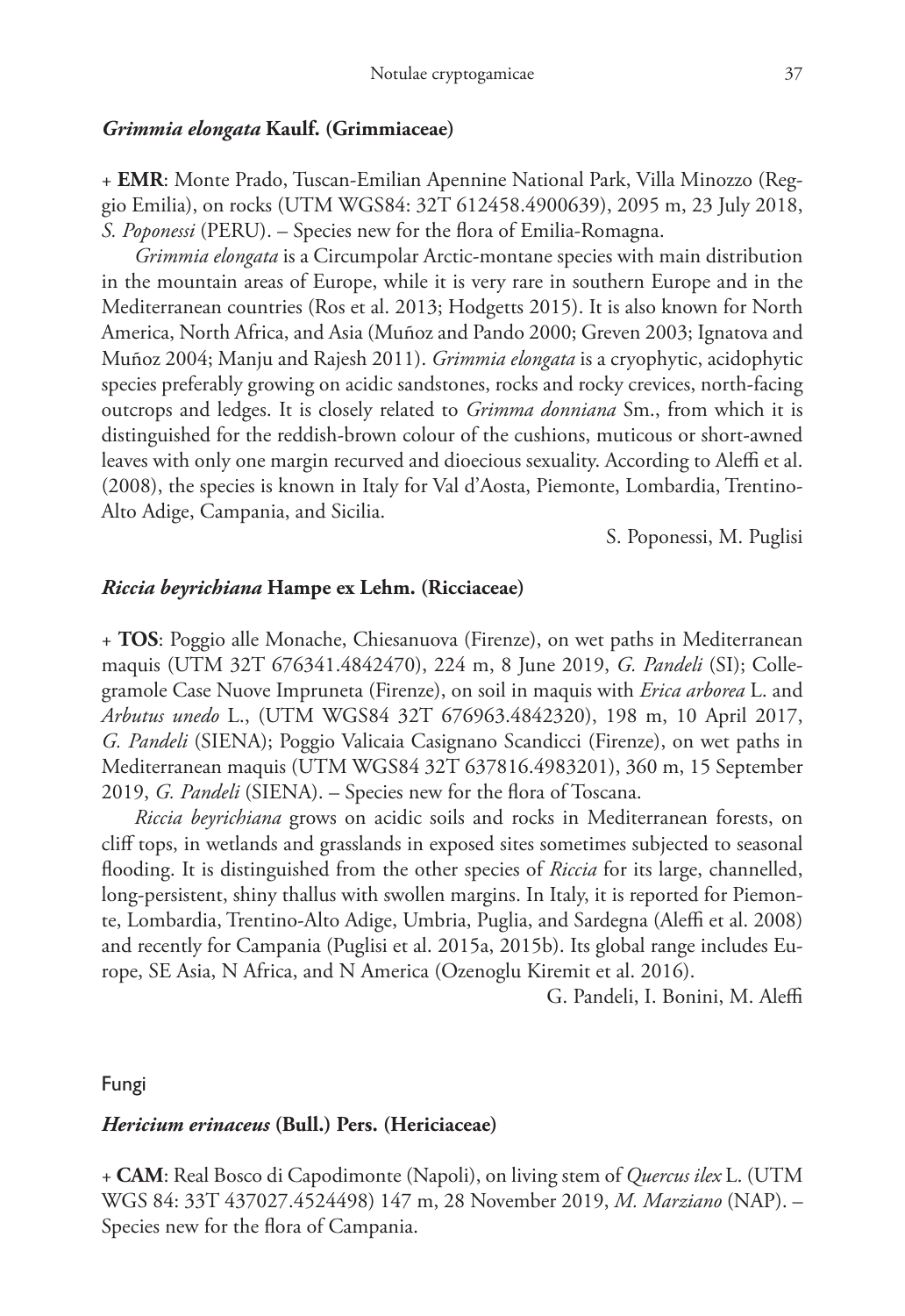*Hericium erinaceus* is considered as rare in Italy and is reported in the Red List as Endangered (Rossi et al. 2013), while it is widespread in America and Asia (Ginns 1985). Two specimens were found on the wounds of different stems of a living tree of *Quercus ilex* L. in a holm oaks forest in a historic royal park. This saprotrophic fungus produces white rot on living trees (Boddy et al. 2011). In Italy, it is known for Calabria (Siniscalco et al. 2018), Toscana (Corana et al. 2019), Sardegna, Emilia-Romagna, and Piemonte (Bernicchia and Padovan 1997). Other congener species found in Italy are *H. coralloides* (Scop.) Pers., *H. alpestre* Pers., and *H. cirrhatum* (Pers.) Nikol. (Saitta et al. 2011).

M. Marziano, C. Guarino

#### *Inocybe pelargonium* **Kühner (Inocybaceae)**

+ **LIG**: near Via S. Lorenzo di Casanova, Geminiano (Genova), on calcareous soil with *Quercus ilex* L., (UTM WGS 84: 32T 494157.4922117), 375 m, 19 October 2015, *F. Boccardo* (Herb. GDOR 3715). – Species new for the flora of Liguria.

*Inocybe pelargonium* is associated mainly with *Picea abies* (L.) H.Karst, *Fagus sylvatica* L. or *Quercus* L. (Bandini et al. 2019). *Inocybe pelargonium* is recognized by having strikingly distinctive characters: coppery-brownish, coppery-ochraceous to orange colours on pileus, typical smell like *Pelargonium* leaves or sweet fruits, when cut subspermatic, small spores  $(5.8-10.0 \times 3.9-5.7 \mu m)$ , and relatively short cystidia (28–65) μm) variable in shape, from sub-utriform, sub-fusiform to sub-clavate, generally crystalliferous at apex (Bandini et al. 2019).

F. Dovana, F. Boccardo

#### *Inocutis levis* **(P.Karst.) Y.C.Dai (Hymenochaetaceae)**

+ **ITALY** (**CAL**): Orto Botanico Università della Calabria, Rende (Cosenza), on the stem of 30-year-old declining poplar trees (*Populus nigra* and *Populus nigra* subsp. *italica*) (UTM WGS84: 33S 605990.4357046), 220 m, 11 October 2018, *G. Sicoli*, *G. Aloise*, *N.G. Passalacqua* (CLU No. F304). – Species new for the flora of Italy (Calabria).

*Inocutis levis* is a lignicolous fungus, showing sessile and pileate basidiomata, and a distinct granular core at the point of attachment to the plant tissues (Dai 2010). The maximum size we detected were 60 cm in width, 40 cm in projection, 4 and 10 cm in context and hymenial thickness, respectively. Spores are ellipsoid, yellowish and thick-walled, very similar to those produced by *Inocutis tamaricis* (Pat.) Fiasson & Niemelä, but differing from these because they remain cyanophilous even at maturity (Dai 2010; Sicoli and Mannarino 2017). The molecular comparison (nITS rDNA sequence) of our specimen with those available in GenBank (Boudagga et al. 2017; Hashemi et al. 2017) confirmed the identification. As far as we know, and despite a number of records for Asia and Africa (Karsten 1887; Salem and Michail 1980; Dai 2010; Ţura et al. 2010; Boudagga et al. 2017; Hashemi et al. 2017), no indication of this species for Europe has been reported, so far.

G. Sicoli, G. Aloise, N.G. Passalacqua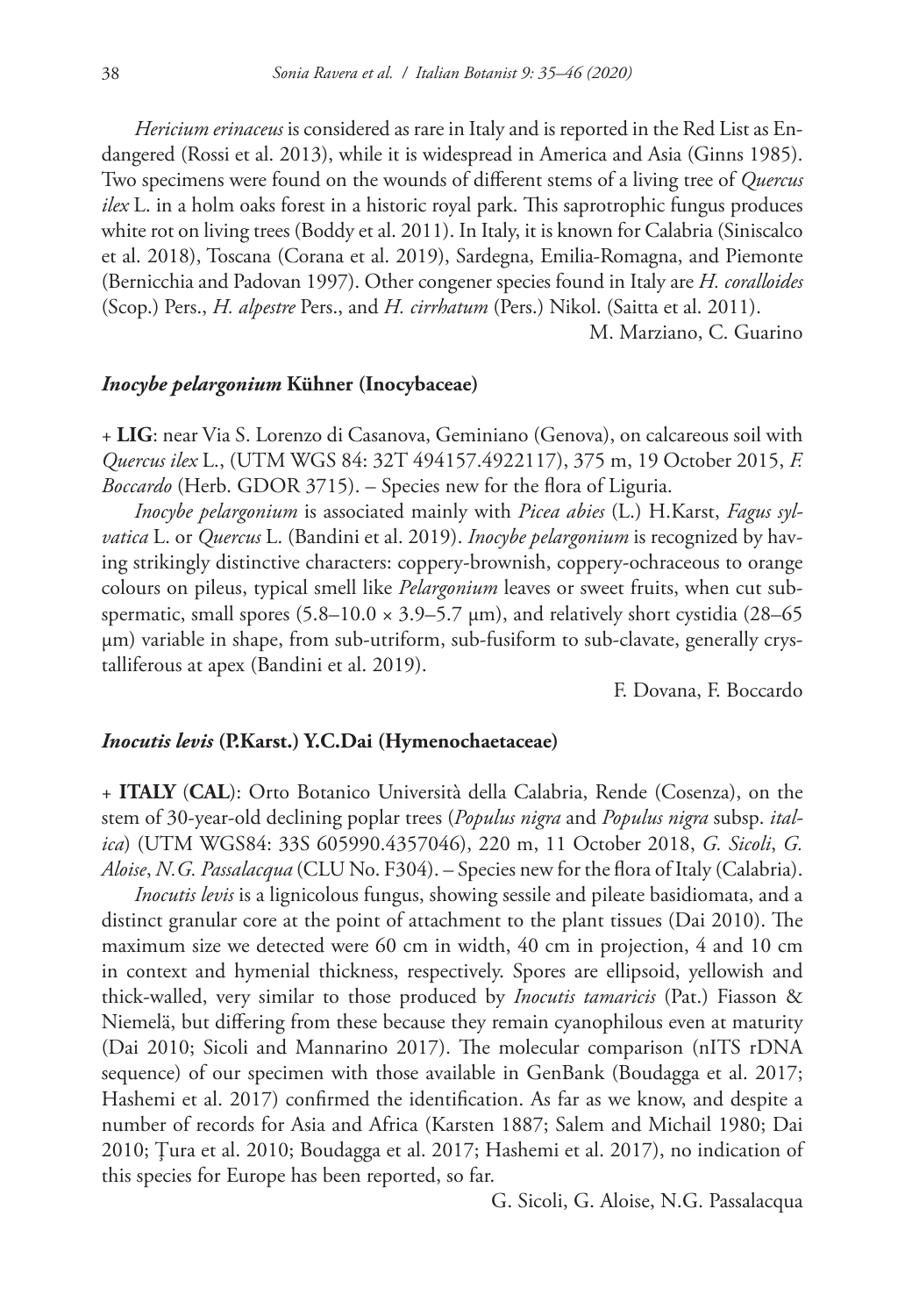#### *Pluteus semibulbosus* **(Lasch) Quél. (Pluteaceae)**

+ **CAL**: Botanical Garden, University of Calabria, Rende (Cosenza), on a dead branch laying on the ground, reasonably belonging to *Quercus pubescens* Willd. (UTM WGS84: 33S 605956.4357271), 220 m, 14 October 2019, *G. Sicoli*, *A.B. De Giuseppe*, *N.G. Passalacqua* (CLU No. F309). – Species new for the flora of Calabria.

*Pluteus semibulbosus* is an agaricoid, lignicolous, saprotrophic fungus, showing pileate and stipitate basidiomata. The pileus, less than 3.0 cm in diameter, shows a whitish-cream to pale-skin translucent cuticle, darker in the centre, striate towards the margin. The stipe is central, white, cylindrical and more or less bulbous at the base, thus differing from the close *Pluteus plautus* (Weinm.) Gillet, which lacks the bulb. Caulocystidia are characteristically cylindrical to broadly clavate to broadly fusiform, whereas they are broadly clavate to pyriform or even ventricose in *P. plautus*. Moreover, pleurocystidia are broadly lageniform in contrast with the conical-fusiform, narrowly utriform to cylindrical pleurocystidia occurring in another close species, *Pluteus inquilinus* Romagn. (Kaigusuz et al. 2019).

G. Sicoli, A.B. De Giuseppe, N.G. Passalacqua

## *Russula nympharum* **F.Hampe & Marxm. (Russulaceae)**

+ **ITALY** (**LIG**): Portofino Vetta (Genova), in *Quercus ilex* L. forest (UTM WGS84: 32T 513144.4908678), 30 October 2009, *R. Jon* (R Jon 0482); San Martino di Noceto (Genova), (UTM WGS84: 32T 513756.4911561), *Quercus* sp., 30 October 2009, *R. Jon* (R Jon 0483). – Species new for the flora of Italy (Liguria).

+ **ITALY** (**MAR**): Serrina S of Carpegna (Urbino), in *Quercus cerris* L. forest, (UTM WGS84: 33T 285363.4849414), 16 October 2004, leg. *A. Storgaard*, rev. *M. Vaneková* (C-F-91172). – Species new for the flora of Italy (Marche).

+ **ITALY** (**PIE**): Masserano (Biella), (UTM WGS84: 32T 439663.5049156), *Quercus* sp., 15 November 2009, *R. Jon* (R Jon 0501). – Species new for the flora of Italy (Piemonte)

+ **ITALY** (**TOS**): Marsiliana, Riserva Statale (Grosseto), forest with *Quercus suber* L. and *Q. ilex*, (UTM WGS84: 32T 646434.4763924), 8 November 2016, *L. Michelin* (SAV F-4887); 2 km SE of of the village, Frassine, Monterotondo Marittimo (Grosseto), forest with *Q. ilex* and *Q. cerris*, (UTM WGS84: 32T 646194.4775121), 10 November 2016, *M. Caboň* (SAV F-4992). – Species new for the flora of Italy (Toscana).

The original description of *Russula nympharum* (Adamčík et al. 2016) was based on four collections originating from France, Spain, and Belgium. This species is distinguished from its look-alike *Russula maculata* Quél. by lower spore ornamentation not exceeding 0.6 µm, more abundant pleurocystidia, mostly cylindrical terminal cells in pileipellis and broader, clavate pileocystidia near the pileus margin, on average wider than 7 µm. Our collections represent the first reports of *R. nympharum* from Italy. According to morphological and molecular (nITS rDNA) analysis of recently collected herbarium specimens, we identified five collections of *R. nympharum* originating from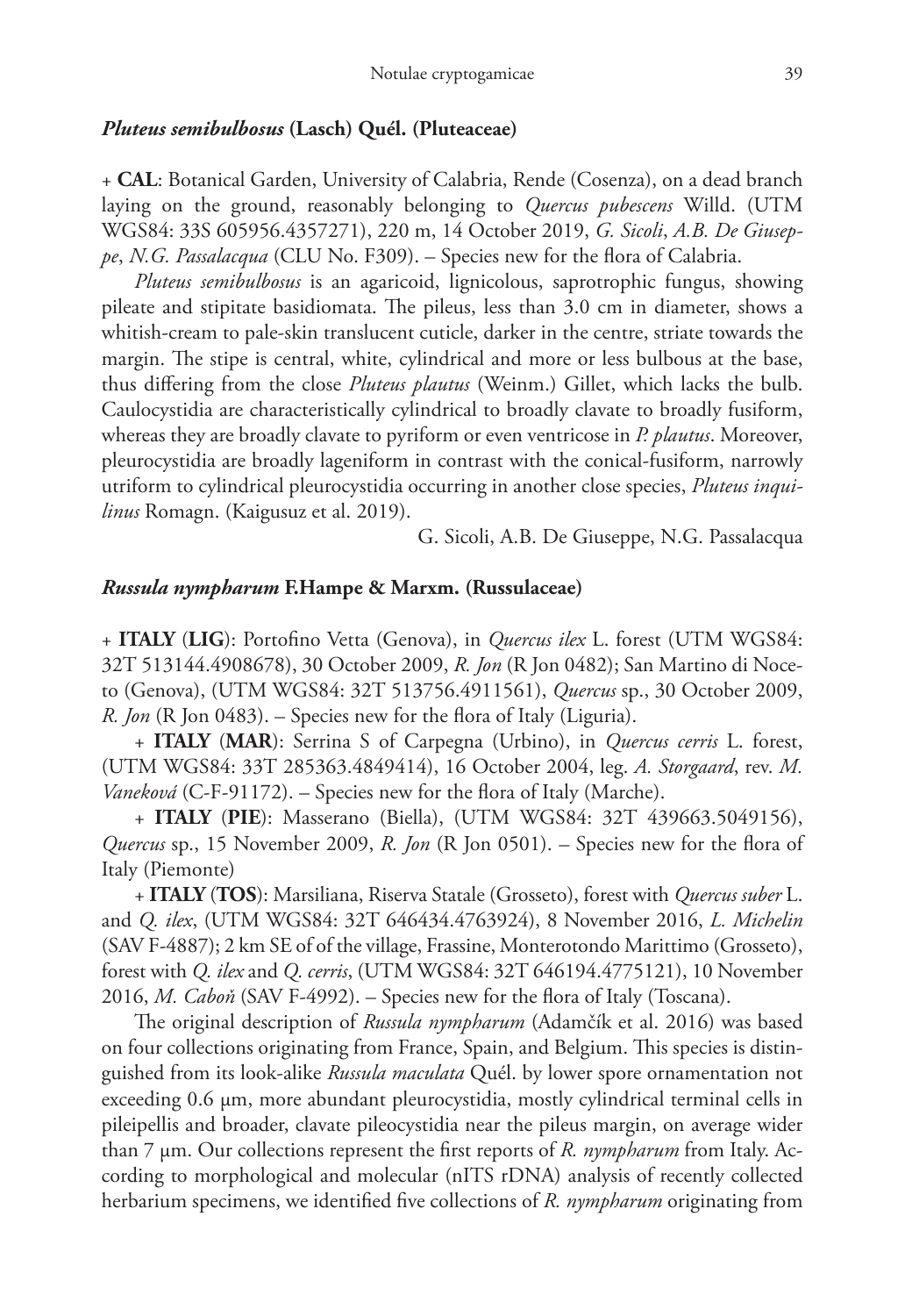four Italian Regions. The studied collections are deposited in the herbarium of the Slovak Academy of Sciences (SAV) and in the Copenhagen Herbarium (C).

M. Caboň, S. Adamčík, R. Jon

#### Lichens

#### *Bryoria furcellata* **(Fr.) Brodo & D.Hawksw. (Parmeliaceae)**

+ **TAA**: Valle Aurina, tourist path 700 m N of Casere fraz. di Predoi (Bolzano), on bark of *Larix decidua* Mill. (UTM WGS84: 33T 281783.5215413), 1900 m, 19 July 2009, *J. Malíček* (Herb. Malíček no. 2323). – New for the flora of Trentino-Alto Adige.

*Bryoria furcellata* is a hair lichen usually 3–5(-12) cm long, showing regularly isotomic dichotomous branching, axils usually broad towards base and acute towards tips. It seems to be a well-delimited species characterized by lateral spinules, abundant, fissural soralia which develop tufts of spinules and by the presence of fumarprotocetraric acid (Gilbert and Hawksworth 2009). It has been reported in Italy so far only from Veneto (Nimis et al. 1991) and Friuli Venezia Giulia (Nimis 2016). It is a mainly borealmontane, circumpolar lichen of the Northern Hemisphere, extending south to Mexico and Central America, apparently rare in the Alps (Nimis et al. 2018).

J. Malíček, S. Ravera

#### *Farnoldia micropsis* **(A.Massal.) Hertel**

+ **VEN**: Arabba (Belluno), near top of mountain 1 km S of Passo Pordoi, on dolomite rock (UTM WGS84: 32T 715995.5151106), 2400 m, 20 July 2009, leg. *J. Malíček*, det. *J. Hafellner* (Herb. Malíček no. 2326). – Species confirmed for the flora of Veneto.

*Farnoldia micropsis* is a crustose lichen with a white areolate thallus and black apothecia (up to 2 mm wide) adnate or between the areolae, characterized by I+ blue medulla. It is a circumpolar arctic-alpine species, widespread and common throughout the Alps (Nimis et al. 2018) on calcium-bearing rocks. Nevertheless, the only record from Veneto of *F. micropsis* dates back to the second half of the 19<sup>th</sup> century (Arnold 1876, Hertel 1967).

J. Malíček, S. Ravera

#### *Hypocenomyce stoechadiana* **Abbassi Maaf & Cl.Roux (Ophioparmaceae)**

+ **CAM**: Cratere degli Astroni (Napoli), on bark of *Quercus robur* L. (UTM WGS 84: 33T 428026.4521603) 19 m, 1 November 2016, *D. Puntillo* (CLU No. 17157, 17454, 17466, 17479, 17817, 17818, 17877, 17911). – Species new for the flora of Campania.

*Hypocenomyce stoechadiana* is a squamulose species with a Mediterranean-Macaronesic distribution, found on ancient specimens of *Olea* L., *Quercus ilex* L., and *Quercus virgiliana* (Ten.) Ten. in warm-humid areas. It has often sterile while at the collection site a large number of thalli is provided with fruiting bodies. According to Nimis and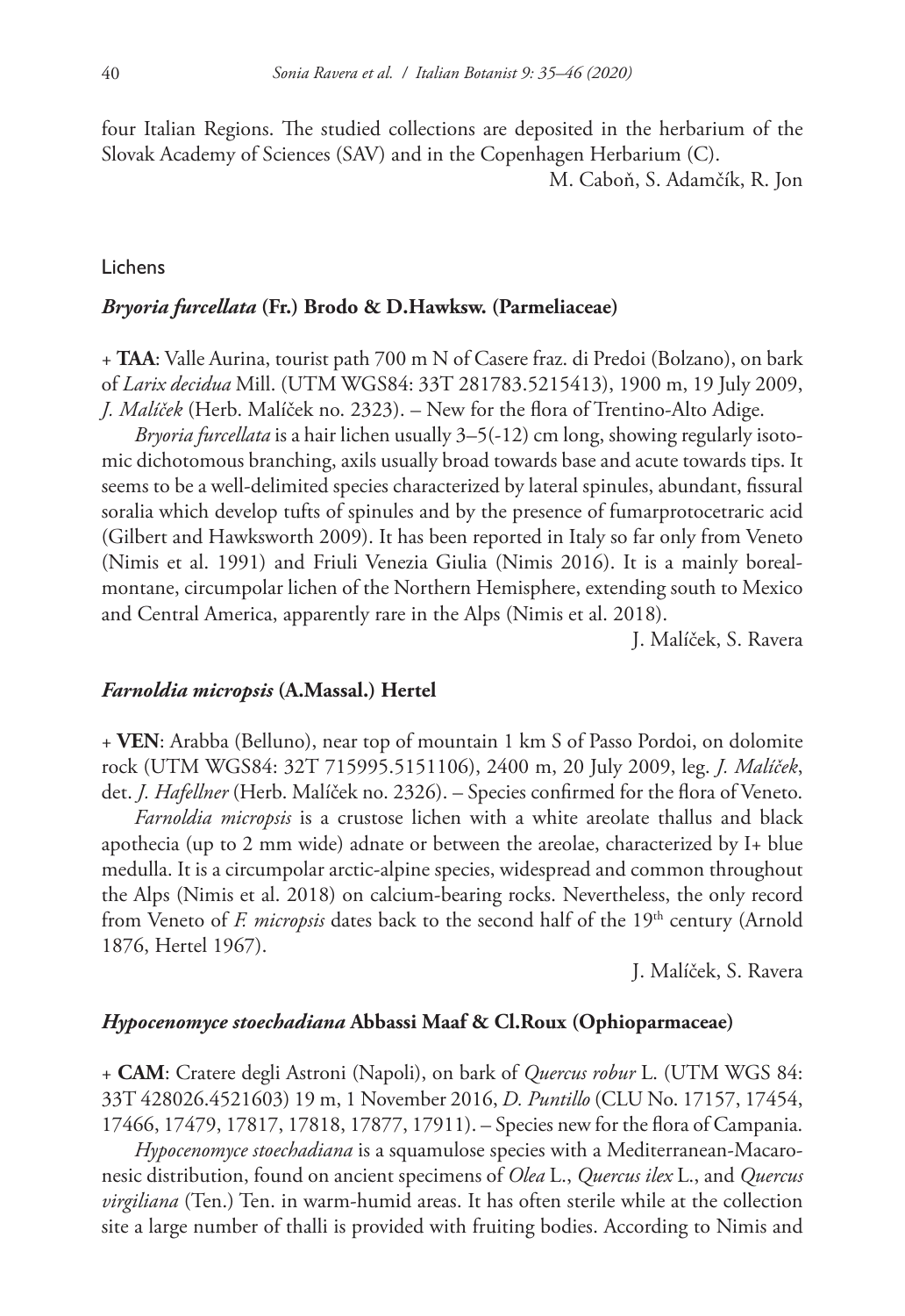Martellos (2017), this species shows an exclusively Tyrrhenian distribution in Italy, although in Calabria three populations have been found on the Ionian coast (CLU No. 5672, 5724, 17557). This lichen is classified in the Italian Red List of epiphytic lichens as "Vulnerable" (Nascimbene et al. 2013).

D. Puntillo, I. Catalano, S. Ravera

## *Lecania atrynoides* **M.Knowles (Ramalinaceae)**

**+ TOS:** Cala San Quirico, Populonia (Livorno), on siliceous sandstone along the coast (UTM WGS84: 32T 621304.4759203), 3 m, 8 June 2018, *L. Paoli*, *Z. Fačkovcová* (SAV). – Species confirmed for the flora of Toscana.

*Lecania atrynoides* is a crustose Mediterranean-Atlantic species of siliceous rocks, generally growing in areas with a humid-warm climate, such as Tyrrhenian Italy. In Toscana it was reported only from the island of Capraia (Nimis et al. 1990). The identification of the new specimen from the area of Populonia has also been confirmed by sequencing of internal transcribed spacer (ITS) regions of ribosomal DNA (ITS1-5.8S-ITS2).

L. Paoli, Z. Fačkovcová, A. Guttová

# *Paracollema italicum* **(B. de Lesd.) Otálora, P.M.Jørg. & Wedin (Collemataceae)**

+ **CAM**: Santuario S.S. Annunziata, Licusati frazione di Camerota (Salerno), on *Olea europaea* L. (UTM WGS84: 33T 530453.4434790), 410 m, 4 April 2010, *S. Ravera* (Herb. Ravera); Pisciotta (Salerno), on *Olea europaea* L. (UTM WGS84: 33T 519127.4440793), 230 m, 22 February 2011, leg. *S. Ravera*, *G. Brunialti*, det. *S. Ravera* (Herb. Ravera); Marina di Pisciotta (Salerno), on *Olea europaea* L. (UTM WGS84: 33T 519798.4439244), 40 m, 22 February 2011, leg. *S. Ravera*, *G. Brunialti*, det. *S. Ravera* (Herb. Ravera). – Species new for the flora of Campania.

It is an epiphytic cyanolichen, which prefers trunks of *Olea*, *Ulmus*, *Quercus ilex* L., and *Quercus pubescens* Willd. in mesophytic woodland and exposed situations, not subjected to direct sunlight. It usually constitutes communities with *Normandina pulchella* (Borrer) Nyl. and several cyanolichens within it dominate (Degelius 1954). In Italy, it is rarely found in the Mediterranean belt. This species is presently known only for a few localities in Lazio (Ravera 2001) and in Puglia (Von Brackel 2011), while it has not been reconfirmed in its *locus classicus* in Genova (Ravera and Giordani 2008). *Paracollema italicum* is included in the Italian Red List of epiphytic lichens as "Endangered" (Nascimbene et al. 2013).

S. Ravera

# *Peltigera extenuata* **(Vain.) Lojka (Peltigeraceae)**

+ **LOM**: Surroundings of Caruga, Valchiavenna (Sondrio), on a drystone wall covered by mosses (UTM WGS84: 32T 525689.5132912), 1240 m, September 2017, leg. *C. Vallese*, det. *R. Benesperi*, *C. Vallese* (Herb. Benesperi); Nasoncio, Gerola Alta (Sondrio), on a concrete wall covered with mosses at the edge of a secondary road (UTM WGS84: 32T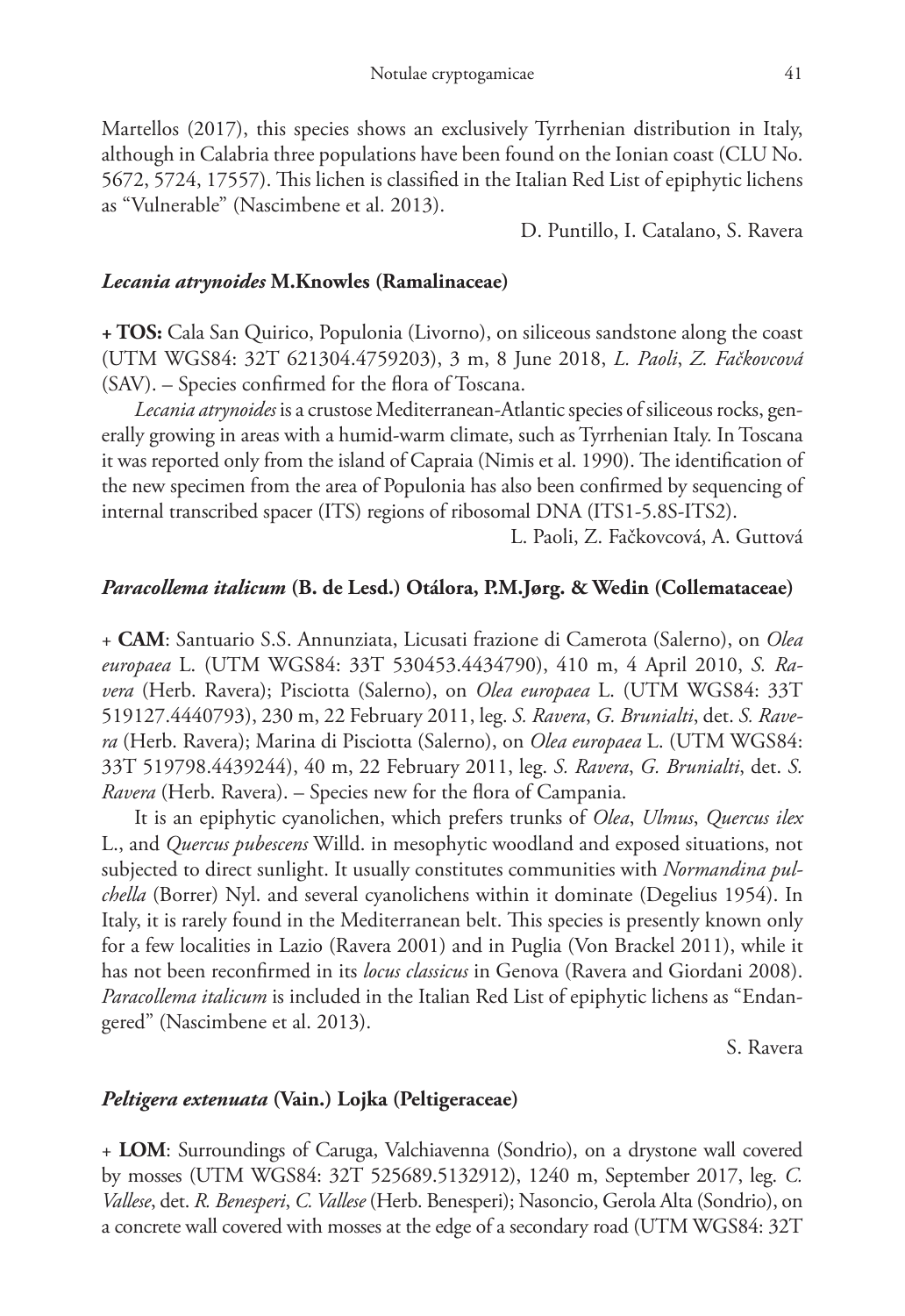542796.5102441), 1087 m, 27 August 2019, leg. *G. Gheza*, det. *R. Benesperi*, *C. Vallese* (Herb. Nascimbene No. JN6789, Herb. Gheza). – Species new for the flora of Lombardia.

*Peltigera extenuata* is a foliose species characterized by a thallus with (mostly) rounded lobes and flocculent and pale rhizines becoming darker in the central part. The peculiar characteristic of this species is the presence of strictly laminal soredia (Goward et al. 1995). It is a terricolous species ,ecologically and morphologically similar to *Peltigera didactyla* (With.) J.R.Laundon, but it differs in having a KC+ red reaction of the medulla and soralia (Nimis 2016). In the past, it was often referred to *Peltigera didactyla* var. *extenuata* (Nyl. ex Vain.) Goffinet & Hastings, but according to Goffinet et al. (2003) this taxon is currently recognised as a species, which has been recently reported for Italy (Matteucci and Vanacore Falco 2015, Ravera et al. 2019). C. Vallese, G. Gheza, L. Di Nuzzo

#### *Sarcogyne praetermissa* **K.Knudsen & Kocourk. (Acarosporaceae)**

+ **ITALY** (**ABR**): Gran Sasso Massif, pass between Santo Stefano di Sessanio and Campo Imperatore (L'Aquila), limestone, dolomite, Alpine grassland (UTM WGS84: 33T 389500.4693000), c. 1680 m, 6 April 1997, leg. *P.L. Nimis*, *M. Tretiach* (sub *Sarcogyne privigna*), rev. *P.L. Nimis*, 27 January 2020 (TSB No. 27188); Rocca Caramanico (Pescara), on limestone (UTM WGS84: 33T 418500.4661500), c. 1000 m, 12 August 1996, leg. *P.L. Nimis*, *M. Tretiach* (sub *Sarcogyne privigna* v. *calcicola*), rev. *P.L. Nimis*, 27 January 2020 (TSB No. 24943). – Species new for the flora of Italy (Abruzzo).

+ **ITALY** (**MAR**): Sibillini Mnts., Monte Vettore, near Valle Orsara (Ascoli Piceno), on calcareous boulders (UTM WGS84: 33T 362600.4743400), c. 1100 m, 7 August 1996, leg. *P.L. Nimis*, *M. Tretiach* (sub *Sarcogyne privigna*), rev. *P.L. Nimis*, 27 January 2020 (TSB No. 24064). – Species new for the flora of Italy (Marche).

+ **ITALY** (**MOL**): Below Lupara along river Biferno (Campobasso), dry calcareous rocks, cultivations (UTM WGS84: 33T 478566.4621312), c. 280 m, 4 April 1997, leg. *P.L. Nimis*, *M. Tretiach* (sub *Sarcogyne privigna*), rev. *P.L. Nimis*, 27 January 2020 (TSB No. 27080). – Species new for the flora of Italy (Molise).

*Sarcogyne praetermissa* is a recently-described species which was previously treated as a calcicolous morph of *Sarcogyne hypophaea* (Nyl.) Arnold (syn.: *Sarcogyne privigna* auct., see Nimis 2016), from which it differs in the unsegmented apothecial margins, the stouter paraphyses, and the growth on calcareous substrata (Knudsen and Kocourková 2018, see also Roux et al. 2019). This species, hitherto reported from central and northern Europe, and from Montenegro, seems to be particularly frequent on limestone outcrops along the Adriatic side of the Italian Peninsula, from the submediterranean to the upper montane belt, but is likely to be more widespread, and should be looked for elsewhere.

P.L. Nimis, E. Pittao

## *Teloschistes chrysophthalmus* **(L.) Th.Fr. (Teloschistaceae)**

+ **PUG**: Bosco Cuturi, Manduria (Taranto) on *Phillyrea latifolia* L. and *Quercus ilex* L. (UTM WGS84: 33T 725580.4469003) and on *Pyrus amygdaliformis* Vill. (UTM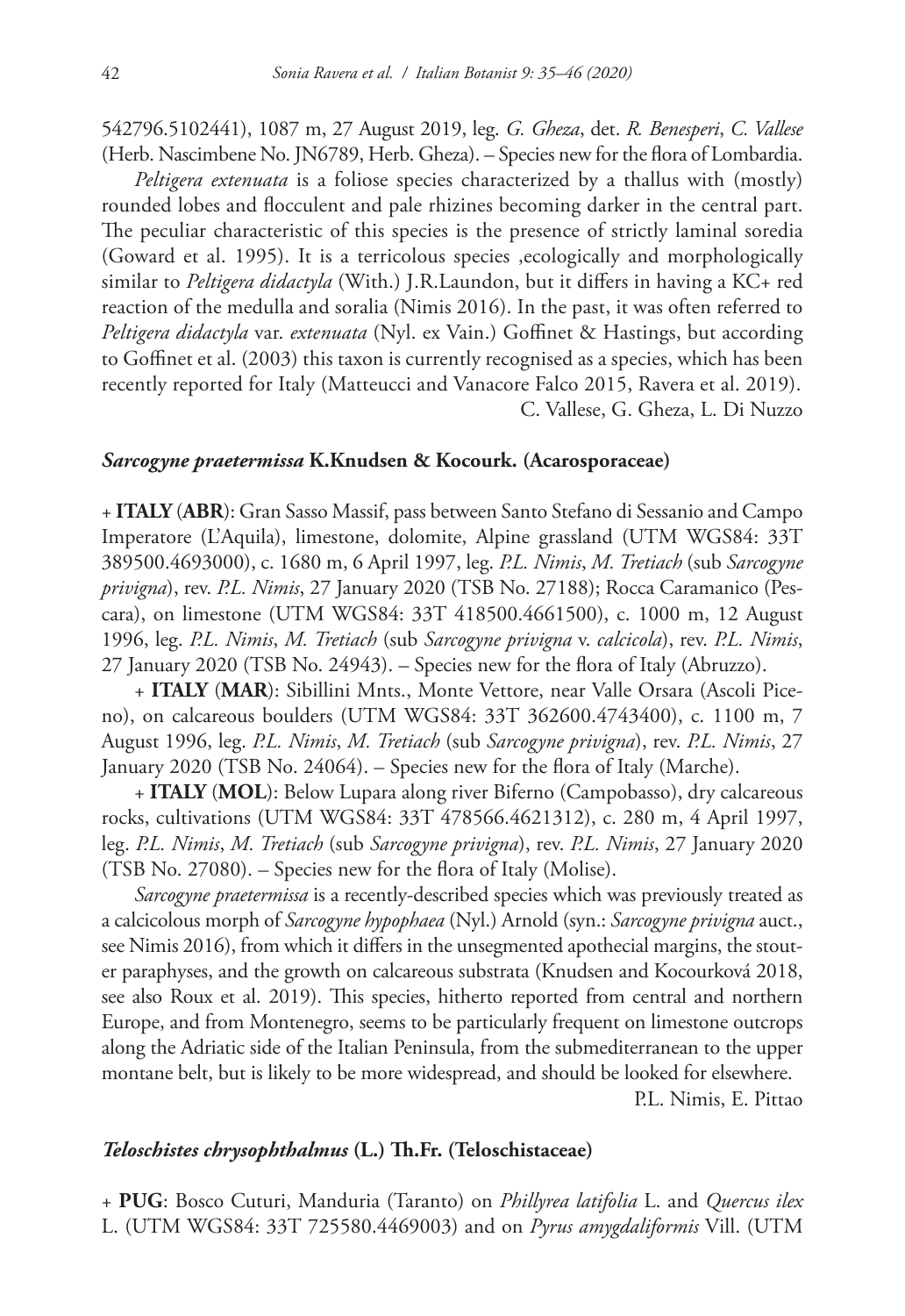WGS84: 33T 725621.4468806), 93 m, 19 January 2020, *S. Gianfreda* (HERB GM); Bosco Rosamarina, Manduria (Taranto), on *Phillyrea angustifolia* L (UTM WGS84: 33T 726899.4468101), 86 m, 27 January 2020, *G. Matino* (HERB GM); near Sava (Taranto) on *Prunus dulcis* (Miller) D. A. Webb and *Pistacia lentiscus* L. (UTM WGS84: 33T 713504.4472856), 110 m, 28 January 2020, *S. Gianfreda* (HERB GM). – Species confirmed for the flora of Puglia.

*Teloschistes chrysophthalmus* is a fruticose lichen; it is quite showy due to lobes being orange-yellow to grey, mostly covered with numerous marginal fibrils which are also present around the pedicellate apothecia. This lichen is included in the Italian Red List of epiphytic lichens as "Near-threatened" (Nascimbene et al. 2013). It was much more common in the past and presently it is extinct in many Regions, especially in northern Italy (Nimis 2016). The last record in Puglia dates back to the late  $19<sup>th</sup>$  century (Jatta 1889). We found some specimens in three localities on different substrates. These lichens grow on twigs of shrubs, on the terminal part, well exposed to the sun, and never found in undergrowth, in association with *Xanthoria parietina* (L.) Th.Fr., *Physcia adscendens* H.Olivier and *Parmotrema hypoleucinum* (J.Steiner) Hale. The density of *T. chrysophthalmus* seems to be extremely limited and its distribution is irregular, probably due to human interference (tree pruning, fires, use of herbicides and fertilizers).

S. Gianfreda, C. Matino

#### **Acknowledgements**

The studies of M. Caboň and S. Adamčík were supported by the Slovak national project APVV 15-0210.

#### **References**

- Adamčík S, Caboň M, Eberhardt U, Saba M, Hampe F, Slovák M, Kleine J, Marxmuller H, Jančovičová S, Pfister DH, Khalid AN, Kolařík M, Marhold K, Verbeken A (2016) A molecular analysis reveals hidden species diversity within the current concept of *Russula maculata* (Russulaceae, Basidiomycota). Phytotaxa 270: 71–88. [https://doi.org/10.11646/](https://doi.org/10.11646/phytotaxa.270.2.1) [phytotaxa.270.2.1](https://doi.org/10.11646/phytotaxa.270.2.1)
- Aleffi M, Tacchi R, Cortini Pedrotti C (2008) Check-list of the Hornworts, Liverworts and Mosses of Italy. Bocconea 22: 1–255.
- Arnold F (1876) Lichenologische Ausflüge in Tirol: XVI. Ampezzo. Verhandlungen der Zoologisch-Botanischen Gesellschaft zu Wien 26: 389–414.
- Bandini D, Oertel B, Ploch S, Ali T, Vauras J, Schneider A, Scholler M, Eberhardt U, Thines M (2019) Revision of some central European species of *Inocybe* (Fr.) Fr. subgenus *Inocybe*, with the description of five new species. Mycological Progress 18: 247–294. [https://doi.](https://doi.org/10.1007/s11557-018-1439-9) [org/10.1007/s11557-018-1439-9](https://doi.org/10.1007/s11557-018-1439-9)
- Berlese AN (1896) Sulla struttura e sviluppo della *Pileolaria terebinthi*. Rivista di Patolgia Vegetale, Firenze: 287–294.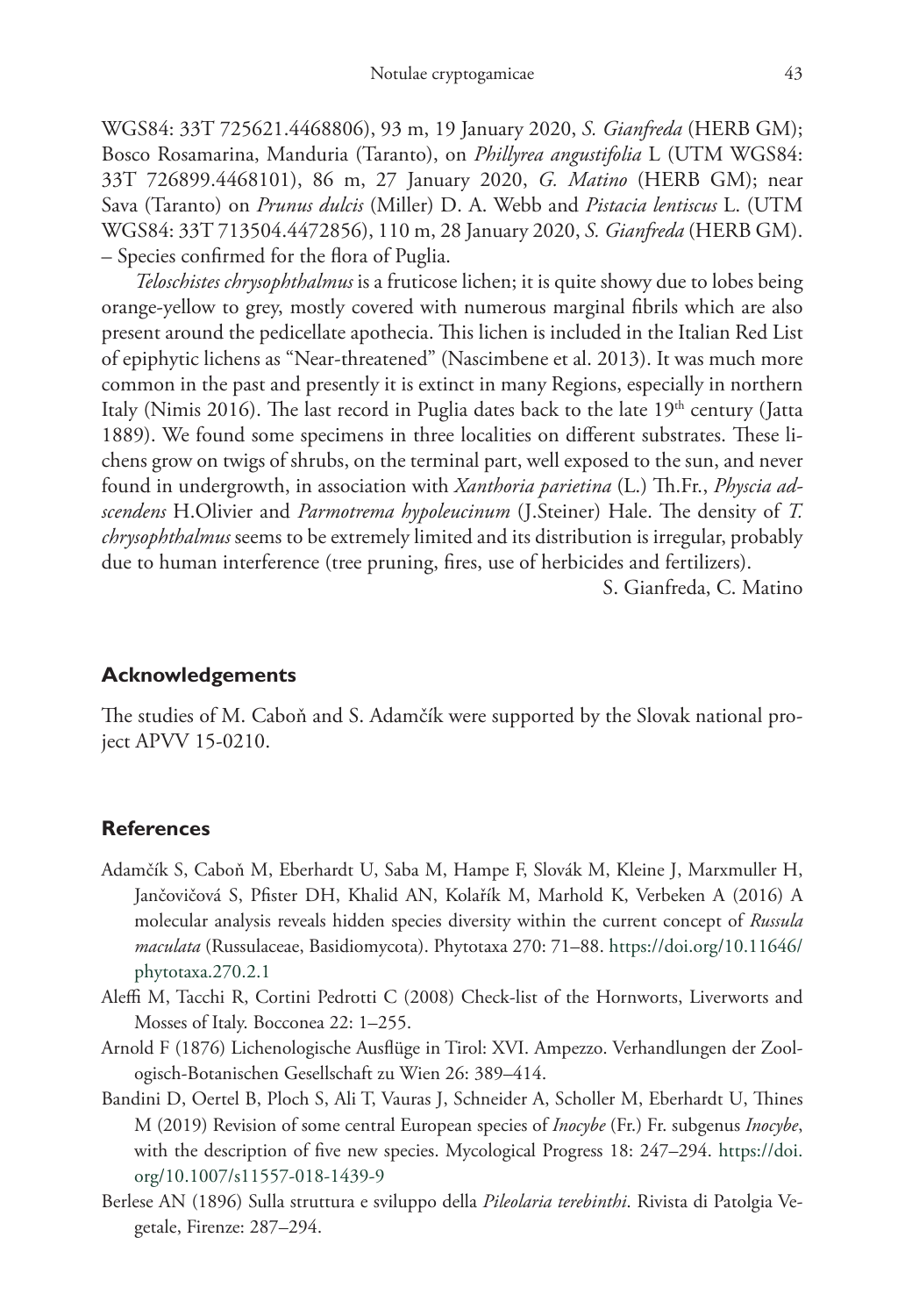- Bernicchia A, Padovan F (1997) Preliminary distributional data on Hericiaceae (Basidiomycetes) in Italy. Bocconea 5: 853–859.
- Boddy L, Crockatt ME, Ainsworth AM (2011) Ecology of *Hericium cirrhatum*, *H. coralloides* and *H. erinaceus* in the UK. Fungal Ecology 4: 163–173. [https://doi.org/10.1016/j.fu](https://doi.org/10.1016/j.funeco.2010.10.001)[neco.2010.10.001](https://doi.org/10.1016/j.funeco.2010.10.001)
- Boudagga S, Ouali Z, Mersni M, Bouslama L, Gargano M, Venturella G, Jaouani (2017) Cultivation of some mushrooms species originating from Tunisia and exploration of their valuable metabolites. 9<sup>th</sup> International Medicinal Mushrooms Conference, Advances in Medicinal Mushroom Science: Building Bridges between Western and Eastern Medicine, September 24–28, 2017, Palermo, Italy, 131–132.
- Corana F, Cesaroni V, Mannucci B, Baiguera RM, Picco AM, Savino E, Ratto D, Perini C, Kawagishi H, Girometta CE, Rossi P (2019) Array of Metabolites in Italian *Hericium erinaceus* Mycelium, Primordium, and Sporophore. Molecules 24: 1–3511. [https://doi.](https://doi.org/10.3390/molecules24193511) [org/10.3390/molecules24193511](https://doi.org/10.3390/molecules24193511)
- Dai Y-C (2010) Hymenochaetaceae (Basidiomycota) in China. Fungal Diversity 45: 131–343. <https://doi.org/10.1007/s13225-010-0066-9>
- Degelius G (1954) The Lichen Genus *Collema* in Europe. Morphology, Taxonomy, Ecology. Symbolae Botanicae Upsalenses 13: 277–280.
- Dierßen K (2001) Distribution, ecological amplitude and phytosociological characterization of European bryophytes. Bryophytorum Bibliotheca 56: 1–289.
- Gilbert OL, Hawksworth D (2009) *Bryoria* Brodo & D. Hawksw. (1977). In: Smith CW, Aptroot A, Coppins BJ, Fletcher A, Gilbert OL, James PW, Wolseley PA (Eds) The Lichens of Great Britain and Ireland. The British Lichen Society, Department of Botany, The Natural History Museum, Cromwell Road, London, 1046 pp.
- Ginns J (1985) *Hericium* in North America: cultural characteristics and mating behaviour. Canadian Journal of Botany 63: 1551–1563.<https://doi.org/10.1139/b85-215>
- Goffinet B, Miadlikowska J, Goward T (2003) Phylogenetic Inferences Based on nrDNASequences Support Five Morphospecies Within the *Peltigera didactyla* Complex (Lichenized Ascomycota). The Bryologist 106: 349–364. <https://doi.org/10.1639/01>
- Goward T, Goffinet B, Vitikainen O (1995) Synopsis of the genus *Peltigera* (lichenized Ascomycetes) in British Columbia, with a key to the North American species. Canadian Journal of Botany 73: 91–111. <https://doi.org/10.1139/b95-012>
- Greven HC (2003) Grimmias of the World. Backhuys Publishers, Leiden, 247 pp.
- Hashemi H, Mohammadi H, Abdollahzadeh J (2017) Symptoms and fungi associated with elm trees decline in Iran. European Journal of Forest Research 136: 857–879. [https://doi.](https://doi.org/10.1007/s10342-017-1075-y) [org/10.1007/s10342-017-1075-y](https://doi.org/10.1007/s10342-017-1075-y)
- Hertel H (1967) Revision einiger calciphiler Formenkreise der Flechtengattung *Lecidea*. Beihefte zur Nova Hedwigia 24: 92–96.
- Hodgetts NG (2015) Checklist and country status of European bryophytes towards a new Red List for Europe. Irish Wildlife Manuals, No. 84. National Parks and Wildlife Service, Department of Arts, Heritage and the Gaeltacht. Ireland, 130 pp.
- Ignatova E, Muñoz J (2004) The genus *Grimmia* Hedw. (Grimmiaceae, Musci) in Russia. Arctoa 13: 101–182. <https://doi.org/10.15298/arctoa.13.13>
- Jatta A (1889) Monographia Lichenum Italiae Meridionalis. Tip. Vecchi, Trani, 261 pp.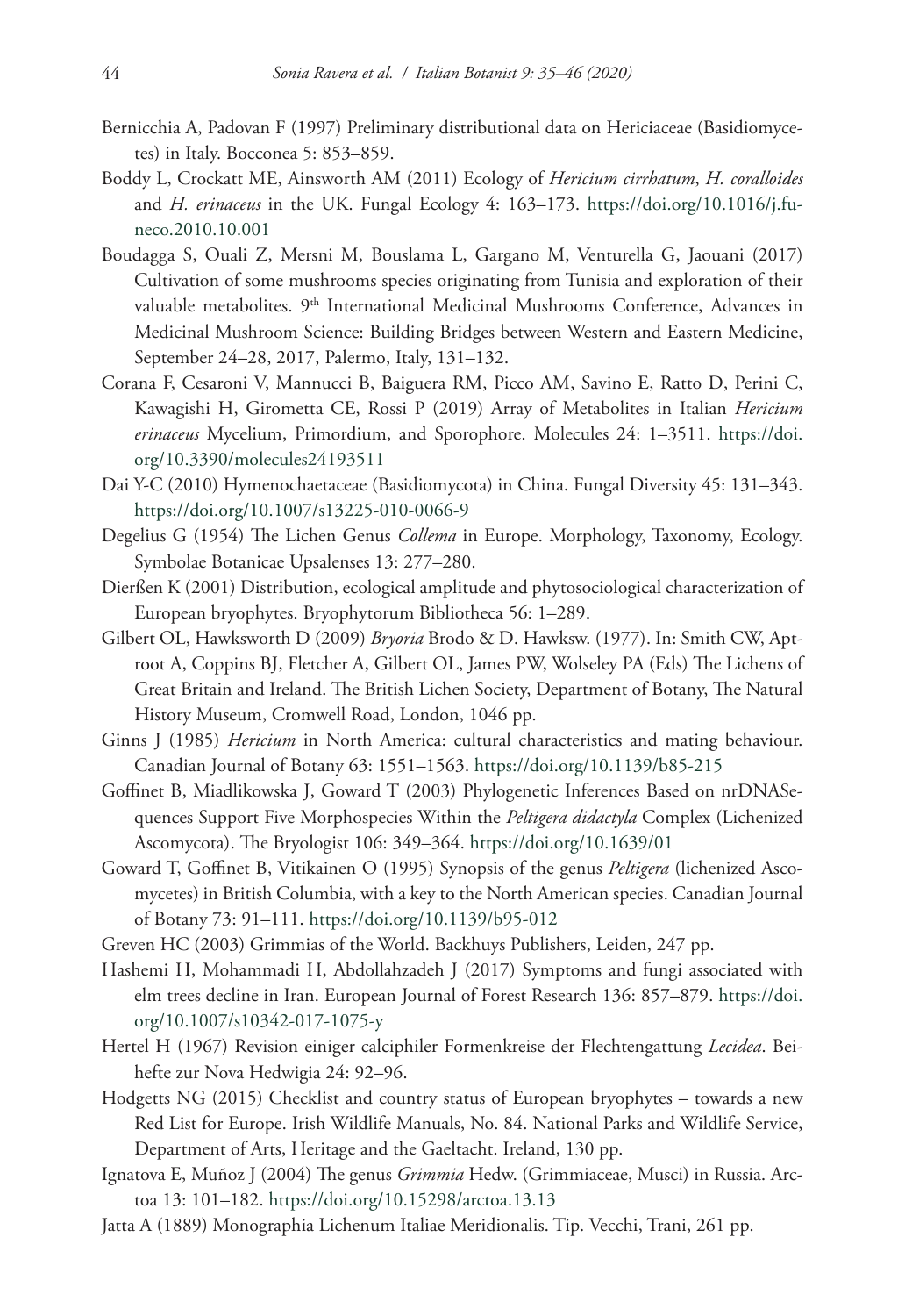Karsten PA (1887) Fungi aliquot novi in Turkestania A Dre. Walther lecti. Hedwigia 26: 1–112.

- Kaygusuz O, Türkekul I, Knudsen H, Çolak ÖF (2019) New records of *Pluteus* section *Hispidoderma* in Turkey Based on Morphological Characteristics and Molecular Data. Phytotaxa 413: 175–206. <https://doi.org/10.11646/phytotaxa.413.3.1>
- Knudsen K, Kocourková J (2018) *Sarcogyne praetermissa* (Acarosporaceae), a new calcicolous lichen species from Europe, with a key to the European Sarcogyne species. Herzogia 31: 133–139.<https://doi.org/10.13158/099.031.0109>
- Matteucci E, Vanacore Falco I (2015) The "Sereno Ameglio" Lichen collection: a virtual exploration of exsiccate conserved in the Aosta Valley Regional Natural Science Museum. Museologia scientifica 9: 57–61.
- Manju CN, Rajesh KP (2011) *Grimmia funalis* (Schwägr.) Bruch & Schimp. (Grimmiaceae; Bryophyta) from India. Taiwania 56: 81–83.
- Muñoz J, Pando F (2000) A world synopsis of the genus *Grimmia*. Monographs in Systematic Botany from the Missouri Botanical Garden 83: 1–133.
- Nascimbene J, Nimis PL, Ravera S (2013) Evaluating the conservation status of epiphytic lichens of Italy: a red list. Plant Biosystems 147: 898–904. [https://doi.org/10.1080/1126](https://doi.org/10.1080/11263504.2012.748101) [3504.2012.748101](https://doi.org/10.1080/11263504.2012.748101)
- Nimis PL (2016) The Lichens of Italy A second annotated catalogue. EUT Edizioni Università di Trieste, Trieste, 740 pp.
- Nimis PL, Martellos S (2017) ITALIC The Information System on Italian Lichens. Version 5.0. University of Trieste, Dept. of Biology, Trieste.<http://dryades.units.it/italic>
- Nimis PL, Lazzarin G, Gasparo D (1991) Lichens as bioindicators of air pollution by  $\mathrm{SO}_2^{}$  in the Veneto Region.
- Nimis PL, Tretiach M, De Marchi A (1990) Contributions to lichen floristics in Italy. V. The lichens of the islands of Capraia (Tuscan Archipelago). Cryptogamie, Bryologie, Lichénologie 11: 1–30.
- Nimis PL, Hafellner J, Roux C, Clerc P, Mayrhofer H, Martellos S, Bilovitz PO (2018) The lichens of the Alps – an annotated checklist. MycoKeys 31: 1–634. Studia Geobotanica. An international journal 11: 3–76. <https://doi.org/10.3897/mycokeys.31.23568>
- Ozenoglu Kiremit H, Kirmaci M, Kiremit F (2016) New findings of *Riccia* species (Marchantiophyta), in Turkey and Southwest Asia. Cryptogamie, Bryologie 37: 1–8. <https://doi.org/10.7872/cryb/v37.iss1.2016.19>
- Puglisi M, Campisi P, Dia MG, Privitera M (2015a) New or interesting regional bryophyte records for Italian bryoflora. Flora Mediterranea 25 (Special Issue): 193–198. [https://doi.](https://doi.org/10.7320/FlMedit25SI.193) [org/10.7320/FlMedit25SI.193](https://doi.org/10.7320/FlMedit25SI.193)
- Puglisi M, Minissale P, Sciandrello S, Privitera M (2015b) The bryophyte vegetation of the Mediterranean temporary ponds in Italy. Plant Sociology 52: 69–78.
- Ravera S (2001) Studia lichenologica in Central Italy. I. Interesting epiphytic species from Lazio (Latium Region). Allionia 38: 187–193.
- Ravera S, Giordani P (2008) *Collema italicum* B. de Lesd. Informatore Botanico Italiano 40 suppl. 1: 143–145.
- Ravera S, Puglisi M, Vizzini A, Totti C, Aleffi M, Barberis G, Benesperi R, Brackel W, Dagnino D, De Giuseppe AB, Fačkovcová Z, Gheza G, Giordani P, Guttová A, Mair P, Mayrhofer H, Nascimbene J, Nimis PL, Paoli L, Passalacqua NG, Pittao E, Poponessi S, Prosser F,